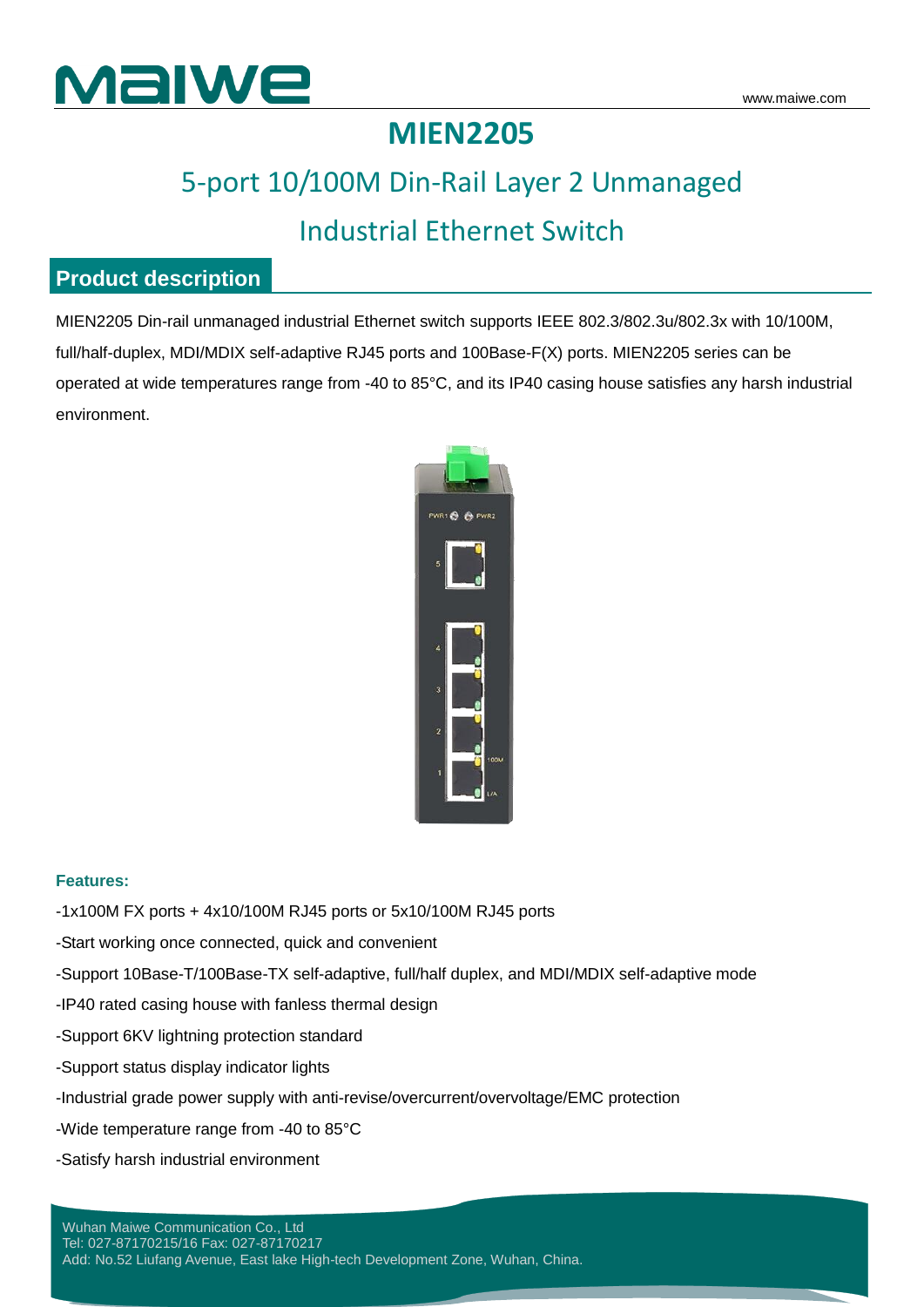# $\mathsf{\mathbf{M}}\mathbf{alwe}_{\mathtt{\mathsf{\mathsf{www}}.\mathtt{\mathsf{main}}\mathsf{\mathsf{even}}}}$

### **Product specification**

#### **Technical Parameters**

| <b>Protocol Standard</b>        | IEEE802.3, IEEE802.3u(100Base-TX&100Base-FX), IEEE802.3x(Flow control)                                   |
|---------------------------------|----------------------------------------------------------------------------------------------------------|
| <b>Switch Capability</b>        |                                                                                                          |
| <b>MAC Table Size</b>           | 1k                                                                                                       |
| Switch Latency                  | $<$ 5µs                                                                                                  |
| Storage and Forward rate        | 148810pps                                                                                                |
| Switch Bandwidth                | 1.6Gbps                                                                                                  |
| <b>Interface</b>                |                                                                                                          |
| 100M port                       | Number: 5                                                                                                |
|                                 | Connector:1x9 fixed fiber port(single/multimode optional, SC/FC/ST interface) or<br>RJ45 100Base-TX port |
|                                 | Baud rate:100Base-FX(Fiber port), auto-negotiation 10/100Base-TX                                         |
| Terminal block for power input  | 5.08mm terminal block                                                                                    |
| <b>Communication Distance</b>   |                                                                                                          |
| Twisted-pair                    | 100m(CAT5/CAT5e cable)                                                                                   |
| Multimode fiber                 | 100M multimode:1310nm, 2km                                                                               |
| Single mode fiber               | 100M single mode:1310nm, 20/40km; 1550nm, 60/80km                                                        |
| <b>LED Indicator Lights</b>     |                                                                                                          |
|                                 | Port light: LINK/ACT; SPEED;                                                                             |
| Front panel LED lights          | Power status light: PWR1/PWR2                                                                            |
| <b>Power</b>                    |                                                                                                          |
| Input power                     | DC12~48V<br>DC48V<br>AD220V                                                                              |
| Power consumption               | $<5W@$ (MAX)                                                                                             |
| Overload protection             | support                                                                                                  |
| Inversed protection             | support                                                                                                  |
| <b>Working Environment</b>      |                                                                                                          |
| Operating temperature           | $-40^{\circ}$ C $-85^{\circ}$ C                                                                          |
| Storage temperature             | $-40^{\circ}$ C $-85^{\circ}$ C                                                                          |
| Ambient humidity                | 5%~95%                                                                                                   |
| <b>Physical Characteristics</b> |                                                                                                          |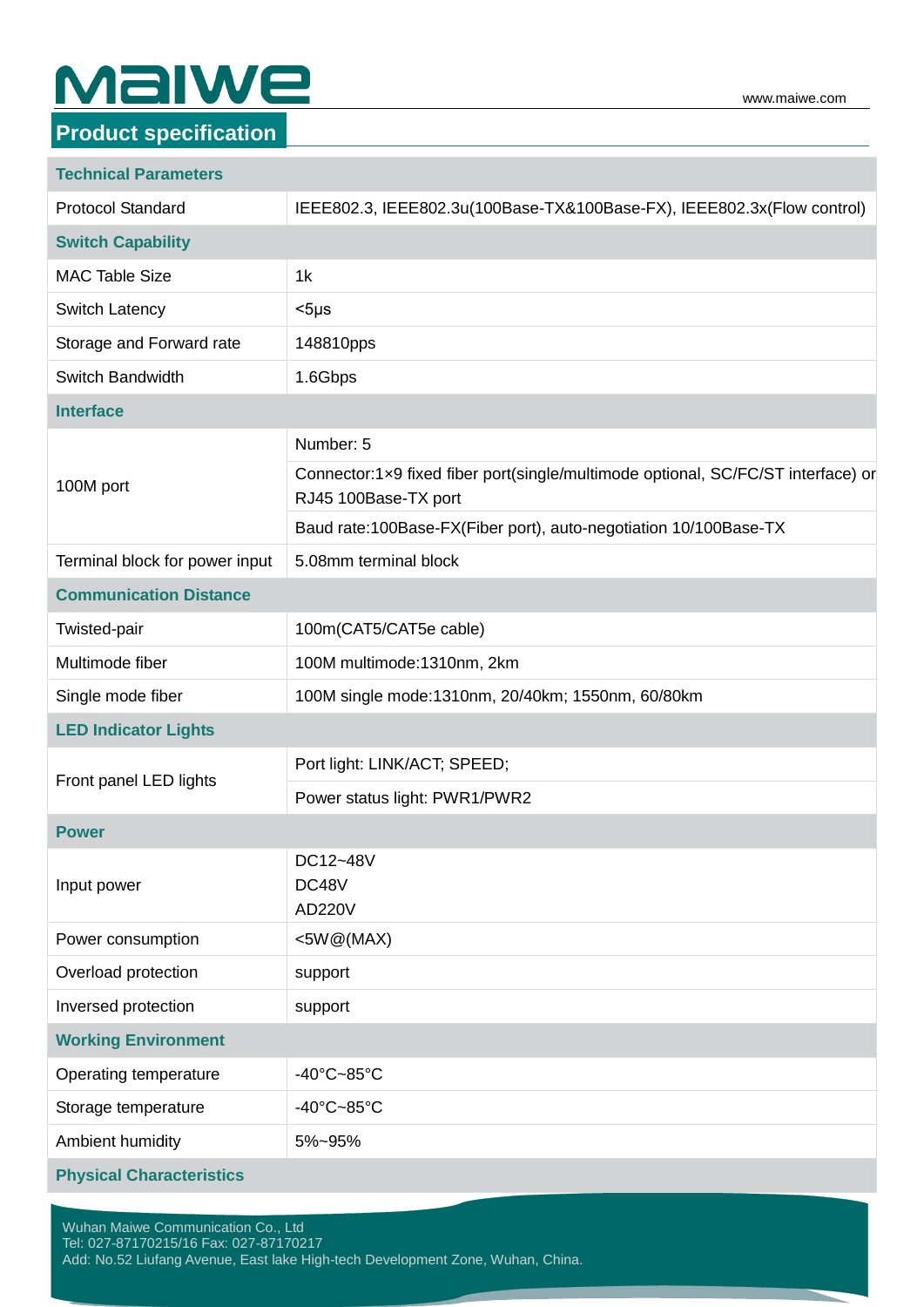# Malwe www.maiwe.com

| Shell                    | IP40 protection, aluminum alloy shell                                                                                                                                 |  |
|--------------------------|-----------------------------------------------------------------------------------------------------------------------------------------------------------------------|--|
| Installation             | Standard 35mm DIN-rail Mounting                                                                                                                                       |  |
| <b>Dimension</b>         | 35.0mm*118.0mm*86.0m                                                                                                                                                  |  |
| <b>Industry Standard</b> |                                                                                                                                                                       |  |
| <b>EMC</b>               | EN61000-4-2(ESD), Level 4<br>EN61000-4-3(RS), Level 4<br>EN61000-4-4(EFT), Level 4<br>EN61000-4-5(Surge), Level 4<br>EN61000-4-6(CS), Level 4<br>EN61000-4-8, Level 5 |  |
| Impact                   | IEC60068-2-27                                                                                                                                                         |  |
| Falling                  | IEC60068-2-32                                                                                                                                                         |  |
| <b>Shock</b>             | IEC60068-2-6                                                                                                                                                          |  |
| <b>Warranty</b>          |                                                                                                                                                                       |  |
| Warranty                 | 5 Years                                                                                                                                                               |  |
| Certification            | CE, FCC, RoHS                                                                                                                                                         |  |